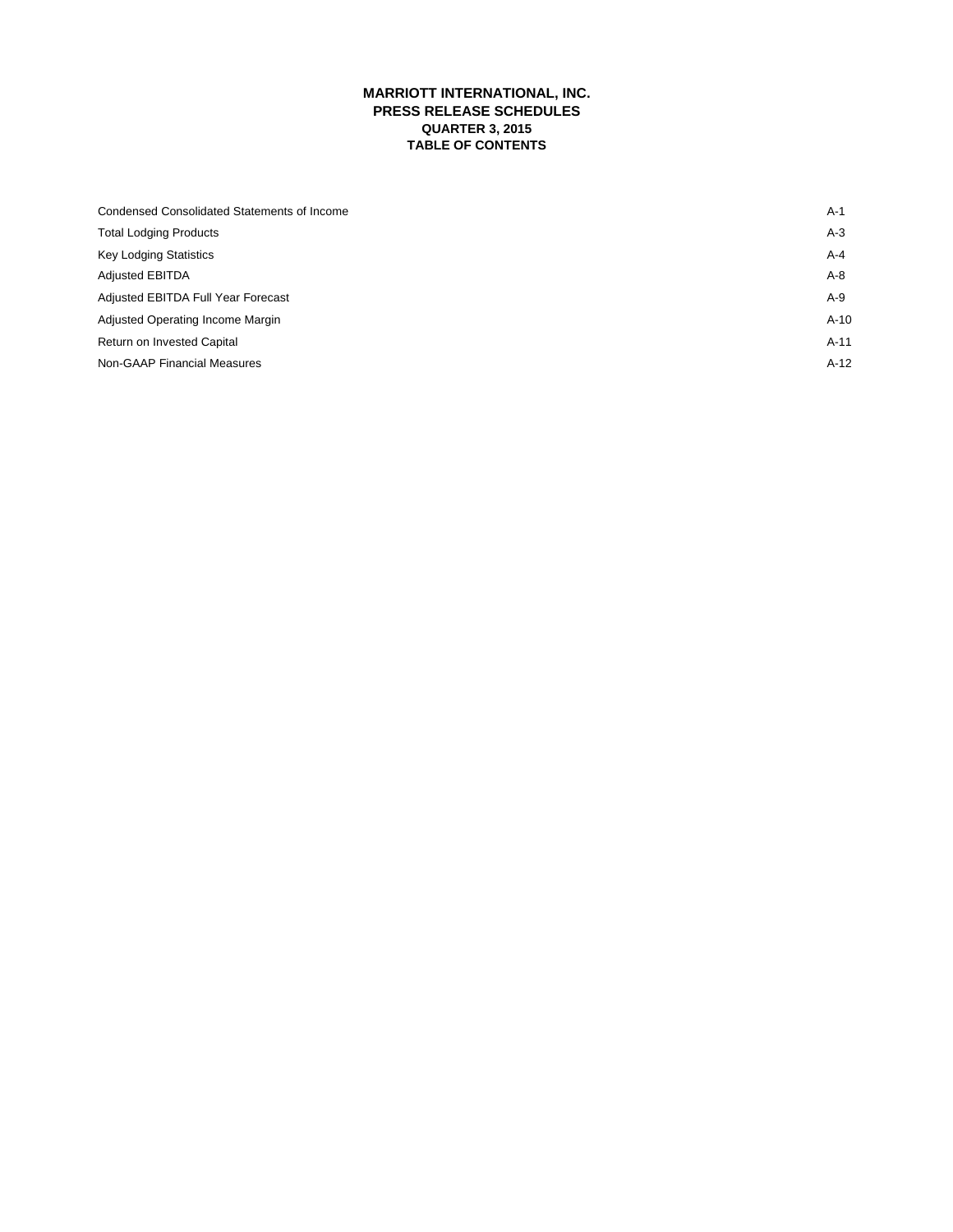# **MARRIOTT INTERNATIONAL, INC. CONDENSED CONSOLIDATED STATEMENTS OF INCOME THIRD QUARTER 2015 AND 2014**

(in millions except per share amounts, unaudited)

|                                                 | <b>Three Months Ended</b><br>September 30, 2015 | <b>Three Months Ended</b><br>September 30, 2014 | Percent<br>Better/<br>(Worse) |  |
|-------------------------------------------------|-------------------------------------------------|-------------------------------------------------|-------------------------------|--|
| <b>REVENUES</b>                                 |                                                 |                                                 |                               |  |
| Base management fees                            | \$<br>170                                       | \$<br>178                                       | (4)                           |  |
| Franchise fees                                  | 227                                             | 203                                             | 12                            |  |
| Incentive management fees                       | 68                                              | 67                                              | $\mathbf{1}$                  |  |
| Owned, leased, and other revenue <sup>1</sup>   | 229                                             | 244                                             | (6)                           |  |
| Cost reimbursements <sup>2</sup>                | 2,884                                           | 2,768                                           | 4                             |  |
| <b>Total Revenues</b>                           | 3,578                                           | 3,460                                           | 3                             |  |
| <b>OPERATING COSTS AND EXPENSES</b>             |                                                 |                                                 |                               |  |
| Owned, leased, and other - direct <sup>3</sup>  | 175                                             | 189                                             | $\overline{7}$                |  |
| Reimbursed costs                                | 2,884                                           | 2,768                                           | (4)                           |  |
| Depreciation, amortization, and other 4         | 31                                              | 33                                              | 6                             |  |
| General, administrative, and other <sup>5</sup> | 149                                             | 172                                             | 13                            |  |
| <b>Total Expenses</b>                           | 3,239                                           | 3,162                                           | (2)                           |  |
| <b>OPERATING INCOME</b>                         | 339                                             | 298                                             | 14                            |  |
| Gains and other income, net 6                   |                                                 | $\mathbf{1}$                                    | (100)                         |  |
| Interest expense                                | (43)                                            | (29)                                            | (48)                          |  |
| Interest income                                 | 5                                               | 8                                               | (38)                          |  |
| Equity in earnings <sup>7</sup>                 | 8                                               | 12                                              | (33)                          |  |
| <b>INCOME BEFORE INCOME TAXES</b>               | 309                                             | 290                                             | $\overline{7}$                |  |
| Provision for income taxes                      | (99)                                            | (98)                                            | (1)                           |  |
| <b>NET INCOME</b>                               | 210<br>\$                                       | 192<br>- \$                                     | 9                             |  |
| <b>EARNINGS PER SHARE</b>                       |                                                 |                                                 |                               |  |
| Earnings per share - basic                      | 0.80<br>\$<br>$\overline{\$}$                   | \$<br>0.66                                      | 21                            |  |
| Earnings per share - diluted                    | 0.78                                            | s<br>0.65                                       | 20                            |  |
| <b>Basic Shares</b>                             | 262.2                                           | 288.9                                           |                               |  |
| <b>Diluted Shares</b>                           | 267.3                                           | 295.4                                           |                               |  |

<sup>1</sup>*Owned, leased, and other revenue* includes revenue from the properties we own or lease, termination fees, branding fees, and other revenue.

<sup>2</sup>*Cost reimbursements* include reimbursements from properties for Marriott-funded operating expenses.

<sup>3</sup>*Owned, leased, and other - direct* expenses include operating expenses related to our owned or leased hotels, including lease payments and pre-opening expenses.

<sup>4</sup>*Depreciation, amortization, and other* expenses include depreciation for fixed assets, amortization of capitalized costs incurred to acquire management, franchise, and license agreements, and any related impairments, accelerations, or write-offs.

<sup>5</sup>*General, administrative, and other* expenses include our corporate and business segments overhead costs and general expenses.

6 *Gains and other income, net* includes gains and losses on the sale of real estate, the sale or other-than-temporary impairment of joint ventures and investments, and results from cost method investments.

<sup>7</sup>*Equity in earnings* include our equity in earnings or losses of unconsolidated equity method investments.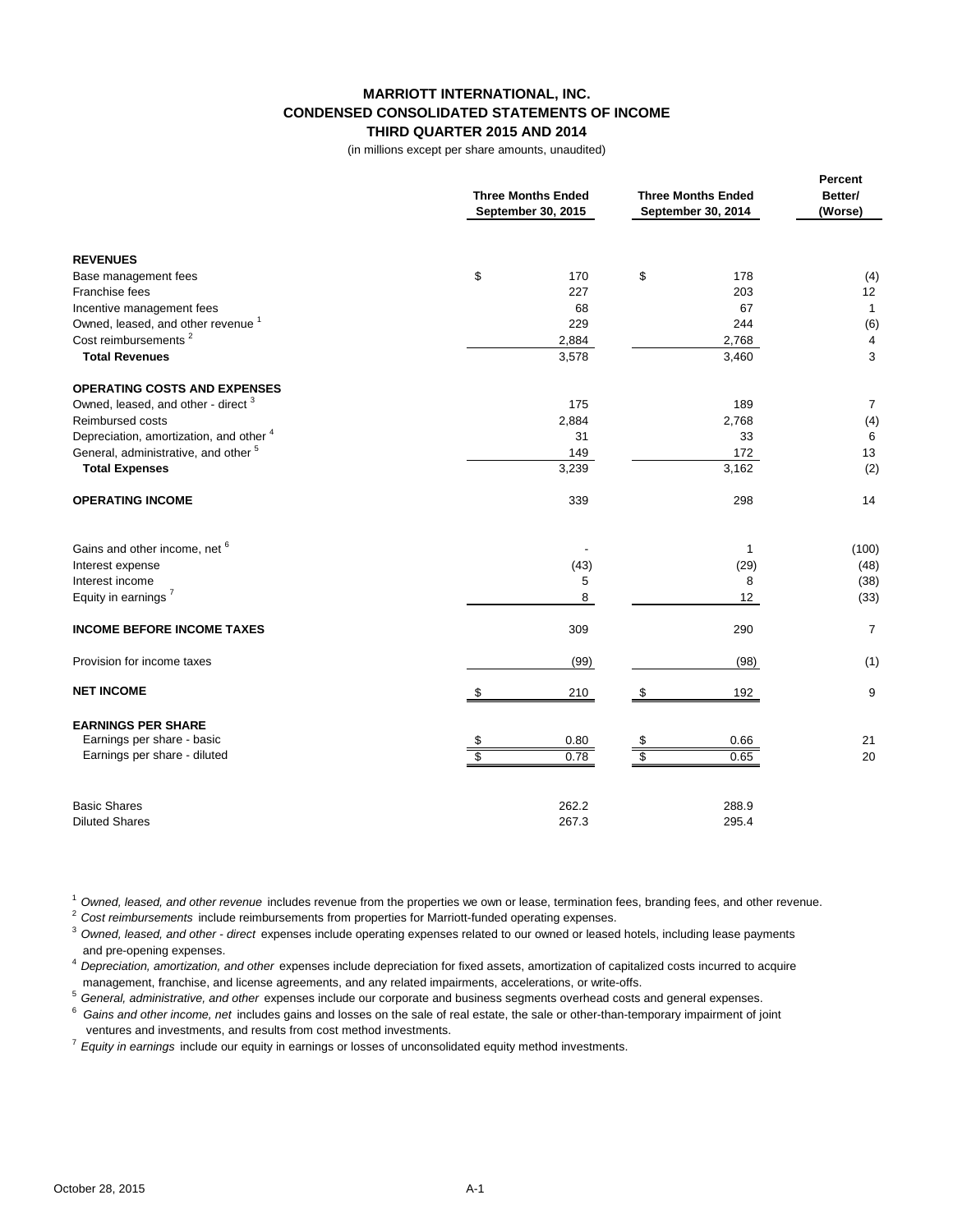## **MARRIOTT INTERNATIONAL, INC. CONDENSED CONSOLIDATED STATEMENTS OF INCOME THIRD QUARTER YEAR-TO-DATE 2015 AND 2014**

(in millions except per share amounts, unaudited)

|                                                 | <b>Nine Months Ended</b><br>September 30, 2015 | <b>Nine Months Ended</b><br>September 30, 2014 | Percent<br>Better/<br>(Worse) |  |
|-------------------------------------------------|------------------------------------------------|------------------------------------------------|-------------------------------|--|
| <b>REVENUES</b>                                 |                                                |                                                |                               |  |
| Base management fees                            | \$<br>526                                      | \$<br>509                                      | 3                             |  |
| Franchise fees                                  | 652                                            | 560                                            | 16                            |  |
| Incentive management fees                       | 238                                            | 220                                            | 8                             |  |
| Owned, leased, and other revenue <sup>1</sup>   | 729                                            | 747                                            | (2)                           |  |
| Cost reimbursements <sup>2</sup>                | 8,635                                          | 8,201                                          | 5                             |  |
| <b>Total Revenues</b>                           | 10,780                                         | 10,237                                         | 5                             |  |
| <b>OPERATING COSTS AND EXPENSES</b>             |                                                |                                                |                               |  |
| Owned, leased, and other - direct <sup>3</sup>  | 552                                            | 573                                            | 4                             |  |
| <b>Reimbursed costs</b>                         | 8,635                                          | 8,201                                          | (5)                           |  |
| Depreciation, amortization, and other 4         | 107                                            | 116                                            | 8                             |  |
| General, administrative, and other <sup>5</sup> | 446                                            | 479                                            | $\overline{7}$                |  |
| <b>Total Expenses</b>                           | 9,740                                          | 9,369                                          | (4)                           |  |
| <b>OPERATING INCOME</b>                         | 1,040                                          | 868                                            | 20                            |  |
| Gains and other income, net 6                   | 20                                             | 4                                              | 400                           |  |
| Interest expense                                | (121)                                          | (89)                                           | (36)                          |  |
| Interest income                                 | 19                                             | 17                                             | 12                            |  |
| Equity in earnings <sup>7</sup>                 | 13                                             | 6                                              | 117                           |  |
| <b>INCOME BEFORE INCOME TAXES</b>               | 971                                            | 806                                            | 20                            |  |
| Provision for income taxes                      | (314)                                          | (250)                                          | (26)                          |  |
| <b>NET INCOME</b>                               | \$<br>657                                      | 556<br>S.                                      | 18                            |  |
| <b>EARNINGS PER SHARE</b>                       |                                                |                                                |                               |  |
| Earnings per share - basic                      | 2.43<br>\$                                     | 1.90<br>\$                                     | 28                            |  |
| Earnings per share - diluted                    | 2.38                                           | $\overline{\mathbb{S}}$<br>1.86                | 28                            |  |
| <b>Basic Shares</b>                             | 270.7                                          | 292.5                                          |                               |  |
| <b>Diluted Shares</b>                           | 276.1                                          | 299.4                                          |                               |  |

<sup>1</sup>*Owned, leased, and other revenue* includes revenue from the properties we own or lease, termination fees, branding fees, and other revenue.

<sup>2</sup>*Cost reimbursements* include reimbursements from properties for Marriott-funded operating expenses.

<sup>3</sup>*Owned, leased, and other - direct* expenses include operating expenses related to our owned or leased hotels, including lease payments and pre-opening expenses.

<sup>4</sup>*Depreciation, amortization, and other* expenses include depreciation for fixed assets, amortization of capitalized costs incurred to acquire management, franchise, and license agreements, and any related impairments, accelerations, or write-offs.

<sup>5</sup>*General, administrative, and other* expenses include our corporate and business segments overhead costs and general expenses.

6 *Gains and other income, net* includes gains and losses on the sale of real estate, the sale or other-than-temporary impairment of joint ventures and investments, and results from cost method investments.

<sup>7</sup>*Equity in earnings* include our equity in earnings or losses of unconsolidated equity method investments.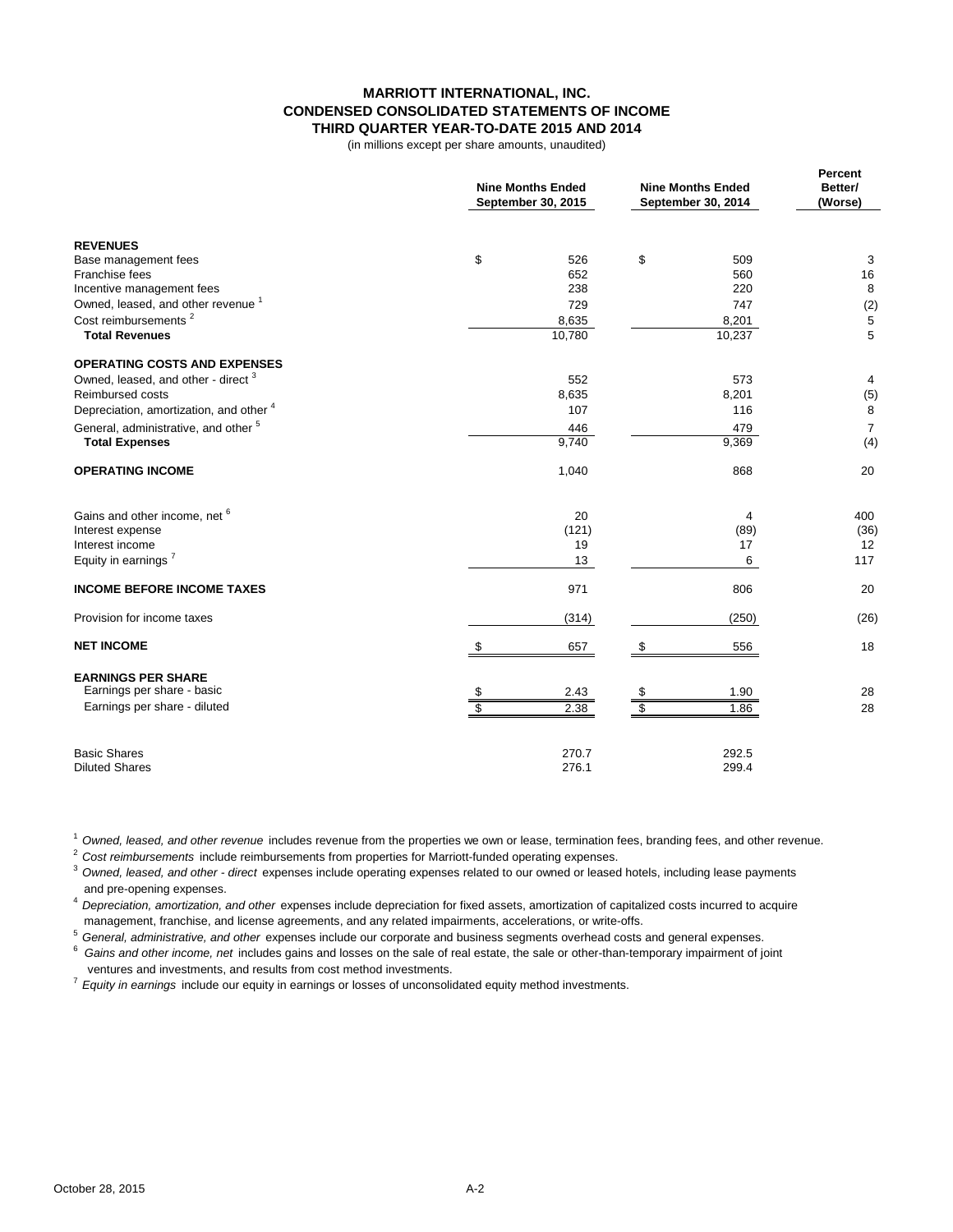## **MARRIOTT INTERNATIONAL, INC. TOTAL LODGING PRODUCTS**

|                                          |                       | <b>Number of Properties</b> |                           | <b>Number of Rooms</b> |                |                                         |  |
|------------------------------------------|-----------------------|-----------------------------|---------------------------|------------------------|----------------|-----------------------------------------|--|
| <b>Brand</b>                             | September 30,<br>2015 | September 30,<br>2014       | vs. September 30,<br>2014 | September 30,<br>2015  | 2014           | September 30, vs. September 30,<br>2014 |  |
| North American - Full Service            |                       |                             |                           |                        |                |                                         |  |
| <b>Marriott Hotels</b>                   | 366                   | 363                         | 3                         | 148,235                | 146,151        | 2,084                                   |  |
| Renaissance Hotels                       | 79                    | 81                          | (2)                       | 26,748                 | 28,747         | (1,999)                                 |  |
| <b>Autograph Collection Hotels</b>       | 54                    | 36                          | 18                        | 12,842                 | 9,231          | 3,611                                   |  |
| Gaylord Hotels                           | 5                     | 5                           | $\overline{a}$            | 8,098                  | 8,098          |                                         |  |
| Delta Hotels and Resorts                 | 37                    | ÷,                          | 37                        | 9,590                  |                | 9,590                                   |  |
| The Ritz-Carlton Hotels                  | 40                    | 39                          | $\mathbf{1}$              | 11,839                 | 11,567         | 272                                     |  |
| The Ritz-Carlton Residences              | 32                    | 32                          | $\overline{a}$            | 3,812                  | 3,812          |                                         |  |
| <b>EDITION Hotels</b>                    | $\overline{2}$        | $\overline{\phantom{a}}$    | $\overline{\mathbf{c}}$   | 568                    |                | 568                                     |  |
| <b>EDITION Residences</b>                | 1                     | $\overline{\phantom{a}}$    | $\mathbf{1}$              | 25                     | $\overline{a}$ | 25                                      |  |
| North American - Limited Service         |                       |                             |                           |                        |                |                                         |  |
| Courtyard                                | 907                   | 880                         | 27                        | 127,952                | 124,545        | 3,407                                   |  |
| Residence Inn                            | 682                   | 661                         | 21                        | 83,618                 | 80,505         | 3,113                                   |  |
| <b>TownePlace Suites</b>                 | 264                   | 236                         | 28                        | 26,508                 | 23,648         | 2,860                                   |  |
| Fairfield Inn & Suites                   | 749                   | 721                         | 28                        | 68,930                 | 66,020         | 2,910                                   |  |
| SpringHill Suites                        | 333                   | 313                         | 20                        | 39,408                 | 36,887         | 2,521                                   |  |
| AC Hotels by Marriott <sup>1</sup>       | 5                     |                             | 5                         | 911                    |                | 911                                     |  |
| International                            |                       |                             |                           |                        |                |                                         |  |
| <b>Marriott Hotels</b>                   | 232                   | 208                         | 24                        | 70,743                 | 63,072         | 7,671                                   |  |
| <b>Marriott Executive Apartments</b>     | 28                    | 27                          | $\mathbf{1}$              | 4,181                  | 4,285          | (104)                                   |  |
| Renaissance Hotels                       | 79                    | 78                          | $\mathbf{1}$              | 24,557                 | 24,365         | 192                                     |  |
| Autograph Collection Hotels <sup>1</sup> | 39                    | 26                          | 13                        | 9,555                  | 3,288          | 6,267                                   |  |
| Protea Hotels                            | 102                   | 112                         | (10)                      | 9,612                  | 10,107         | (495)                                   |  |
| The Ritz-Carlton Hotels                  | 50                    | 46                          | 4                         | 14,311                 | 13,510         | 801                                     |  |
| The Ritz-Carlton Serviced Apartments     | 4                     | 4                           |                           | 579                    | 579            |                                         |  |
| The Ritz-Carlton Residences              | 8                     | 8                           |                           | 416                    | 416            | $\overline{\phantom{a}}$                |  |
| <b>Bulgari Hotels &amp; Resorts</b>      | 3                     | 3                           |                           | 202                    | 202            |                                         |  |
| <b>Bulgari Residences</b>                | 1                     |                             | 1                         | 5                      | Ĭ.             | 5                                       |  |
| <b>EDITION Hotels</b>                    | 2                     | 2                           |                           | 251                    | 251            |                                         |  |
| Courtyard                                | 113                   | 101                         | 12                        | 22,669                 | 20,280         | 2,389                                   |  |
| Residence Inn                            | $\overline{7}$        | 4                           | 3                         | 717                    | 421            | 296                                     |  |
| Fairfield Inn & Suites                   | 4                     | 3                           | 1                         | 622                    | 482            | 140                                     |  |
| AC Hotels by Marriott <sup>1</sup>       | 77                    | 75                          | $\overline{2}$            | 9,448                  | 8,499          | 949                                     |  |
| Moxy Hotels                              | $\mathbf{1}$          | $\mathbf{1}$                |                           | 162                    | 162            |                                         |  |
| Timeshare <sup>2</sup>                   | 58                    | 62                          | (4)                       | 12,876                 | 13,124         | (248)                                   |  |
| <b>Total Lodging</b>                     | 4,364                 | 4,127                       | 237                       | 749,990                | 702,254        | 47,736                                  |  |

<sup>1</sup> Results for all AC Hotels by Marriott properties and five Autograph Collection properties are presented in the "Equity in earnings" caption of our Consolidated Statements of Income.

 $^2$  Timeshare unit and room counts are as of September 11, 2015 and September 12, 2014, the end of Marriott Vacation Worldwide's third quarter for 2015 and 2014, respectively.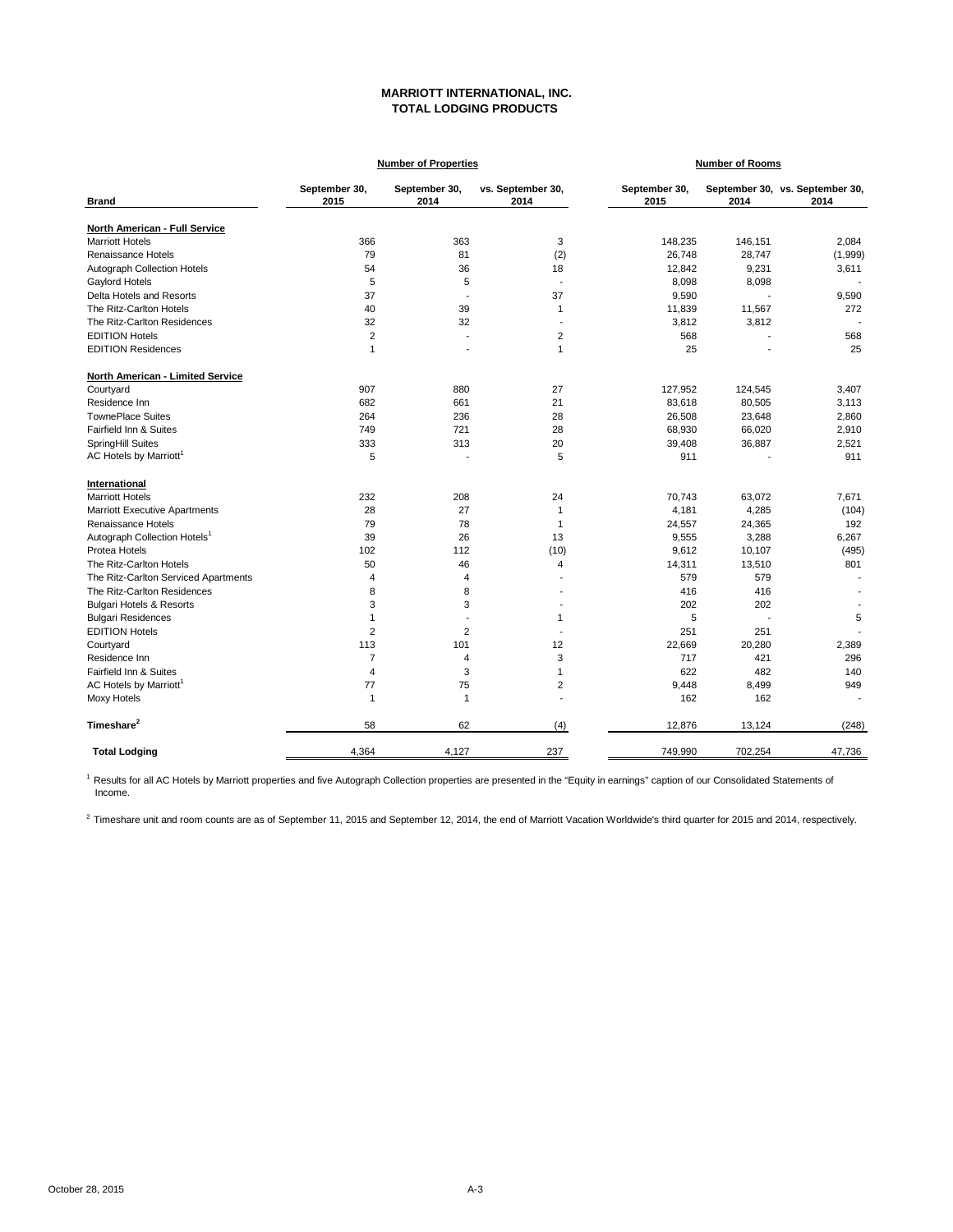## **MARRIOTT INTERNATIONAL, INC. KEY LODGING STATISTICS Constant \$**

# **Three Months Ended September 30, 2015 and September 30, 2014 Region 2015 vs. 2014 2015 2015 vs. 2014** Caribbean & Latin America **1.8%** 68.5% -1.8% pts. \$205.63 5.2% Europe 68.5% 5.2% **Europe** 68.5% 68.5% pts. \$178.39 5.5% Europe \$147.82 8.8% 82.9% 2.5% pts. \$178.39 5.5% Middle East & Africa **589.54** 2.7% 55.6% 2.8% pts. \$161.10 -2.5% 9.8% pts. \$161.10 -2.5% pts. \$161.10 -2.5% pts. \$144.95 and \$107.89 3.7% 74.4% 2.7% pts. \$144.95 and \$145.95 and \$107.89 and \$107.89 and \$14.95 and \$144.95 a Asia Pacific \$107.89 3.7% 74.4% 2.7% pts. \$144.95 0.0% **Total International<sup>2</sup> \$123.87 5.5% 74.2% 2.0% pts. \$166.91 2.6% Worldwide<sup>3</sup> \$131.05 4.1% 76.1% 0.6% pts. \$172.26 3.4% REVPAR Occupancy Average Daily Rate**<br> **2015 vs.** 2014 **COLLET 10.11 COLLET 10.11 AVERIES vs. 2014**

### **Comparable Company-Operated International Properties<sup>1</sup>**

**Comparable Systemwide International Properties<sup>1</sup>**

|                                  | Three Months Ended September 30, 2015 and September 30, 2014 |          |       |           |      |                           |          |  |  |
|----------------------------------|--------------------------------------------------------------|----------|-------|-----------|------|---------------------------|----------|--|--|
|                                  | <b>REVPAR</b>                                                |          |       | Occupancy |      | <b>Average Daily Rate</b> |          |  |  |
| Region                           | 2015                                                         | vs. 2014 | 2015  | vs. 2014  |      | 2015                      | vs. 2014 |  |  |
| Caribbean & Latin America        | \$122.02                                                     | 1.5%     | 68.5% | $-0.2%$   | pts. | \$178.19                  | 1.9%     |  |  |
| Europe                           | \$139.38                                                     | 9.3%     | 81.0% | 2.8%      | pts. | \$171.99                  | 5.5%     |  |  |
| Middle East & Africa             | \$89.00                                                      | 3.9%     | 55.9% | 3.3%      | pts. | \$159.26                  | $-2.1%$  |  |  |
| Asia Pacific                     | \$112.84                                                     | 4.9%     | 75.0% | 2.8%      | pts. | \$150.42                  | 1.0%     |  |  |
| Total International <sup>2</sup> | \$122.27                                                     | 6.2%     | 74.3% | 2.4%      | pts. | \$164.48                  | 2.8%     |  |  |
| Worldwide <sup>3</sup>           | \$116.37                                                     | 4.5%     | 77.2% | 0.4%      | pts. | \$150.72                  | 4.0%     |  |  |

 $<sup>1</sup>$  International includes properties located outside the United States and Canada, except for Worldwide which includes</sup> the United States and Canada.

 Courtyard, and Fairfield Inn & Suites properties. <sup>2</sup> Includes Marriott Hotels, Renaissance Hotels, Autograph Collection Hotels, The Ritz-Carlton, Bulgari, EDITION, Residence Inn,

3 Includes Marriott Hotels, Renaissance Hotels, Autograph Collection Hotels, Gaylord Hotels, The Ritz-Carlton, Bulgari, EDITION Residence Inn, Courtyard, Fairfield Inn & Suites, TownePlace Suites, and SpringHill Suites properties.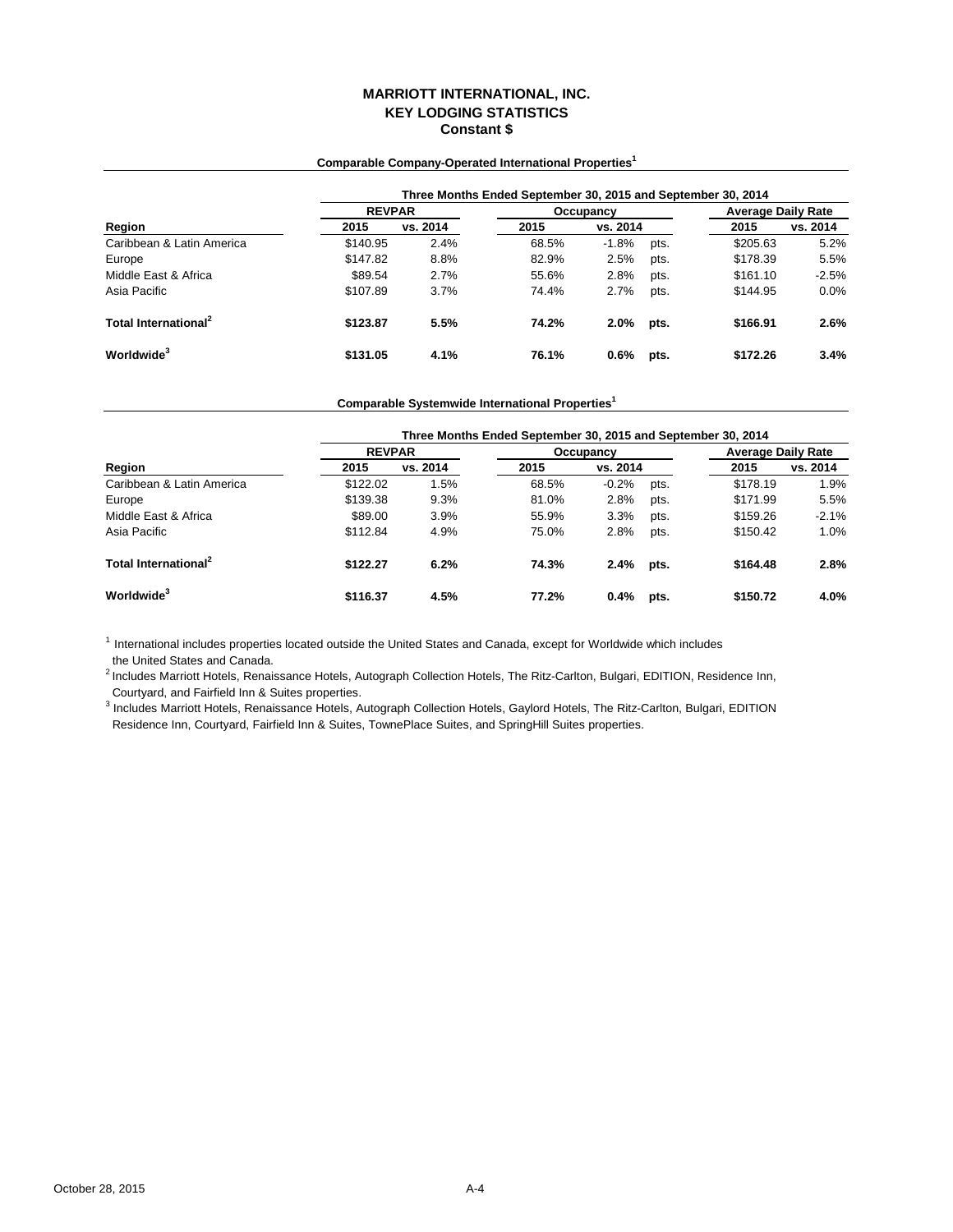# **MARRIOTT INTERNATIONAL, INC. KEY LODGING STATISTICS Constant \$**

|                                  |               |          | Nine Months Ended September 30, 2015 and September 30, 2014 |           |      |                           |          |  |
|----------------------------------|---------------|----------|-------------------------------------------------------------|-----------|------|---------------------------|----------|--|
|                                  | <b>REVPAR</b> |          |                                                             | Occupancy |      | <b>Average Daily Rate</b> |          |  |
| Region                           | 2015          | vs. 2014 | 2015                                                        | vs. 2014  |      | 2015                      | vs. 2014 |  |
| Caribbean & Latin America        | \$181.63      | 5.7%     | 73.1%                                                       | 0.3%      | pts. | \$248.64                  | 5.2%     |  |
| Europe                           | \$133.67      | 7.6%     | 76.9%                                                       | 2.7%      | pts. | \$173.71                  | 3.9%     |  |
| Middle East & Africa             | \$109.35      | 4.3%     | 60.9%                                                       | 4.1%      | pts. | \$179.64                  | $-2.7%$  |  |
| Asia Pacific                     | \$112.36      | 5.1%     | 73.4%                                                       | 3.9%      | pts. | \$153.16                  | $-0.4%$  |  |
| Total International <sup>2</sup> | \$128.72      | 6.0%     | 73.0%                                                       | 3.0%      | pts. | \$176.29                  | 1.7%     |  |
| Worldwide <sup>3</sup>           | \$133.82      | 5.4%     | 75.0%                                                       | 1.2%      | pts. | \$178.53                  | 3.7%     |  |

# **Comparable Company-Operated International Properties<sup>1</sup>**

# **Comparable Systemwide International Properties<sup>1</sup>**

|                                  |               | Nine Months Ended September 30, 2015 and September 30, 2014 |           |          |      |                           |          |  |  |  |  |
|----------------------------------|---------------|-------------------------------------------------------------|-----------|----------|------|---------------------------|----------|--|--|--|--|
| Region                           | <b>REVPAR</b> |                                                             | Occupancy |          |      | <b>Average Daily Rate</b> |          |  |  |  |  |
|                                  | 2015          | vs. 2014                                                    | 2015      | vs. 2014 |      | 2015                      | vs. 2014 |  |  |  |  |
| Caribbean & Latin America        | \$151.24      | 4.3%                                                        | 71.0%     | 0.6%     | pts. | \$213.15                  | 3.4%     |  |  |  |  |
| Europe                           | \$125.06      | 6.8%                                                        | 74.6%     | 2.4%     | pts. | \$167.72                  | 3.5%     |  |  |  |  |
| Middle East & Africa             | \$108.40      | 4.8%                                                        | 61.3%     | 4.0%     | pts. | \$176.82                  | $-2.0%$  |  |  |  |  |
| Asia Pacific                     | \$114.23      | 5.8%                                                        | 73.8%     | 3.7%     | pts. | \$154.77                  | 0.4%     |  |  |  |  |
| Total International <sup>2</sup> | \$123.98      | 5.8%                                                        | 72.4%     | 2.7%     | pts. | \$171.34                  | 1.9%     |  |  |  |  |
| Worldwide <sup>3</sup>           | \$114.35      | 5.6%                                                        | 74.9%     | $0.9\%$  | pts. | \$152.61                  | 4.3%     |  |  |  |  |

<sup>1</sup> International includes properties located outside the United States and Canada, except for Worldwide which includes the United States and Canada.

 Courtyard, and Fairfield Inn & Suites properties. <sup>2</sup> Includes Marriott Hotels, Renaissance Hotels, Autograph Collection Hotels, The Ritz-Carlton, Bulgari, EDITION, Residence Inn,

<sup>3</sup> Includes Marriott Hotels, Renaissance Hotels, Autograph Collection Hotels, Gaylord Hotels, The Ritz-Carlton, Bulgari, EDITION Residence Inn, Courtyard, Fairfield Inn & Suites, TownePlace Suites, and SpringHill Suites properties.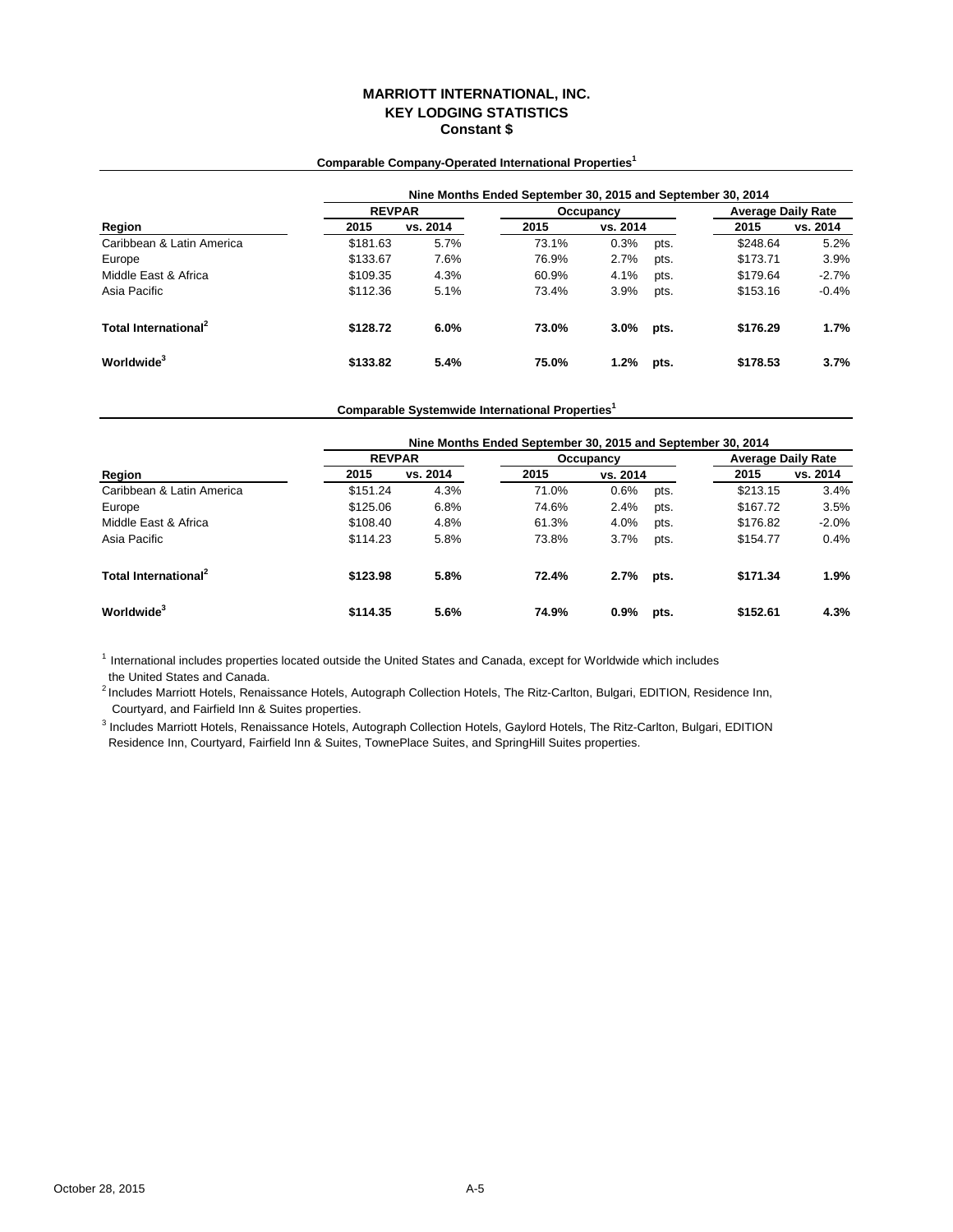# **MARRIOTT INTERNATIONAL, INC.**

**KEY LODGING STATISTICS**

**Constant \$**

### **Comparable Company-Operated North American Properties**

|                                                         | Three Months Ended September 30, 2015 and September 30, 2014 |          |           |          |      |                           |          |  |  |
|---------------------------------------------------------|--------------------------------------------------------------|----------|-----------|----------|------|---------------------------|----------|--|--|
| <b>Brand</b>                                            | <b>REVPAR</b>                                                |          | Occupancy |          |      | <b>Average Daily Rate</b> |          |  |  |
|                                                         | 2015                                                         | vs. 2014 | 2015      | vs. 2014 |      | 2015                      | vs. 2014 |  |  |
| <b>Marriott Hotels</b>                                  | \$148.29                                                     | 3.5%     | 77.9%     | 0.3%     | pts. | \$190.48                  | 3.1%     |  |  |
| Renaissance Hotels                                      | \$129.02                                                     | 2.0%     | 75.3%     | $-0.1%$  | pts. | \$171.23                  | 2.1%     |  |  |
| The Ritz-Carlton                                        | \$244.58                                                     | 3.3%     | 73.2%     | $-0.2%$  | pts. | \$334.03                  | 3.6%     |  |  |
| Composite North American - Full Service <sup>1</sup>    | \$153.97                                                     | 2.9%     | 76.5%     | $0.0\%$  | pts. | \$201.18                  | 2.9%     |  |  |
| Courtyard                                               | \$106.31                                                     | 4.3%     | 75.9%     | $-0.4%$  | pts. | \$140.10                  | 4.9%     |  |  |
| <b>SpringHill Suites</b>                                | \$96.68                                                      | 7.0%     | 79.1%     | 1.9%     | pts. | \$122.15                  | 4.4%     |  |  |
| Residence Inn                                           | \$118.63                                                     | 5.2%     | 81.8%     | $-0.3%$  | pts. | \$145.06                  | 5.5%     |  |  |
| <b>TownePlace Suites</b>                                | \$84.24                                                      | 5.6%     | 78.0%     | $-2.1%$  | pts. | \$107.96                  | 8.4%     |  |  |
| Composite North American - Limited Service <sup>2</sup> | \$107.89                                                     | 4.8%     | 77.6%     | $-0.3%$  | pts. | \$138.96                  | 5.2%     |  |  |
| Composite - All <sup>3</sup>                            | \$134.60                                                     | 3.6%     | 77.0%     | $-0.1%$  | pts. | \$174.81                  | 3.7%     |  |  |

#### **Comparable Systemwide North American Properties**

|                                                         | Three Months Ended September 30, 2015 and September 30, 2014 |          |           |          |      |                           |          |  |  |
|---------------------------------------------------------|--------------------------------------------------------------|----------|-----------|----------|------|---------------------------|----------|--|--|
|                                                         | <b>REVPAR</b>                                                |          | Occupancy |          |      | <b>Average Daily Rate</b> |          |  |  |
| <b>Brand</b>                                            | 2015                                                         | vs. 2014 | 2015      | vs. 2014 |      | 2015                      | vs. 2014 |  |  |
| <b>Marriott Hotels</b>                                  | \$130.99                                                     | 4.4%     | 76.0%     | 0.6%     | pts. | \$172.38                  | 3.5%     |  |  |
| Renaissance Hotels                                      | \$120.20                                                     | 2.9%     | 75.7%     | 0.2%     | pts. | \$158.78                  | 2.7%     |  |  |
| <b>Autograph Collection Hotels</b>                      | \$169.86                                                     | 1.6%     | 77.5%     | 0.1%     | pts. | \$219.12                  | 1.5%     |  |  |
| The Ritz-Carlton                                        | \$244.58                                                     | 3.3%     | 73.2%     | $-0.2%$  | pts. | \$334.03                  | 3.6%     |  |  |
| Composite North American - Full Service <sup>4</sup>    | \$137.39                                                     | 3.7%     | 75.7%     | 0.4%     | pts. | \$181.53                  | 3.2%     |  |  |
| Courtyard                                               | \$107.37                                                     | 4.9%     | 77.3%     | $-0.1%$  | pts. | \$138.84                  | 5.0%     |  |  |
| Fairfield Inn & Suites                                  | \$85.17                                                      | 3.8%     | 75.9%     | $-0.3%$  | pts. | \$112.16                  | 4.3%     |  |  |
| <b>SpringHill Suites</b>                                | \$95.81                                                      | 4.8%     | 78.9%     | $0.0\%$  | pts. | \$121.48                  | 4.8%     |  |  |
| Residence Inn                                           | \$120.15                                                     | 4.7%     | 83.8%     | $-0.3%$  | pts. | \$143.31                  | 5.0%     |  |  |
| <b>TownePlace Suites</b>                                | \$83.08                                                      | 4.0%     | 79.8%     | $-0.3%$  | pts. | \$104.11                  | 4.4%     |  |  |
| Composite North American - Limited Service <sup>2</sup> | \$103.02                                                     | 4.6%     | 78.9%     | $-0.2%$  | pts. | \$130.49                  | 4.8%     |  |  |
| Composite - All <sup>3</sup>                            | \$115.18                                                     | 4.2%     | 77.8%     | $0.0\%$  | pts. | \$148.06                  | 4.2%     |  |  |

 $1$  Includes Marriott Hotels, Renaissance Hotels, Gaylord Hotels, and The Ritz-Carlton properties.

<sup>2</sup> Includes Residence Inn, Courtyard, Fairfield Inn & Suites, TownePlace Suites, and SpringHill Suites properties.

3 Includes Marriott Hotels, Renaissance Hotels, Gaylord Hotels, The Ritz-Carlton, Residence Inn, Courtyard,

Fairfield Inn & Suites, TownePlace Suites, and SpringHill Suites properties.

<sup>4</sup> Includes Marriott Hotels, Renaissance Hotels, Gaylord Hotels, Autograph Collection Hotels, and The Ritz-Carlton properties. 5 Includes Marriott Hotels, Renaissance Hotels, Gaylord Hotels, Autograph Collection Hotels, The Ritz-Carlton, Residence Inn, Courtyard, Fairfield Inn & Suites, TownePlace Suites, and SpringHill Suites properties.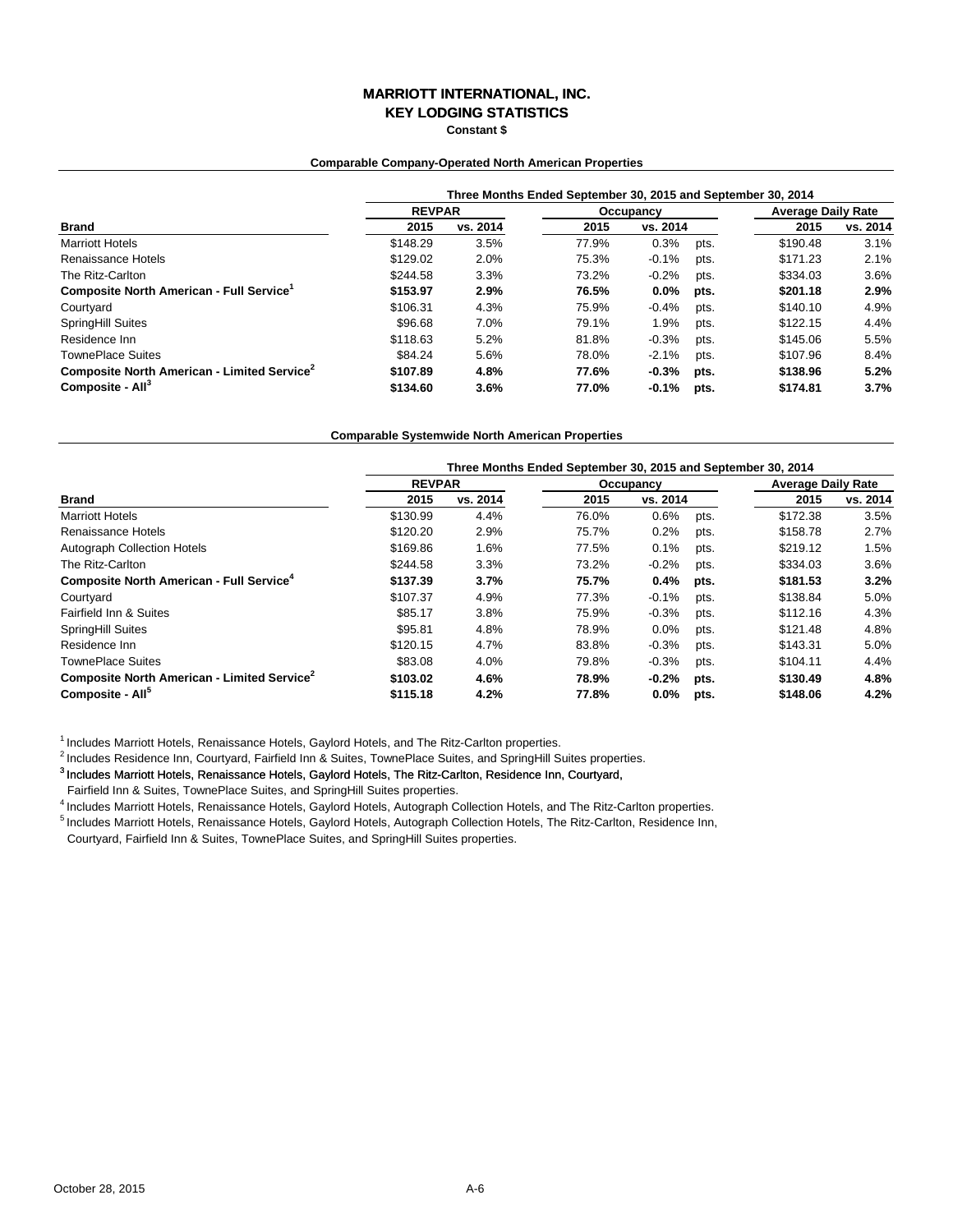### **MARRIOTT INTERNATIONAL, INC. KEY LODGING STATISTICS Constant \$**

### **Comparable Company-Operated North American Properties**

|                                                         | Nine Months Ended September 30, 2015 and September 30, 2014 |          |           |          |      |                           |          |  |  |
|---------------------------------------------------------|-------------------------------------------------------------|----------|-----------|----------|------|---------------------------|----------|--|--|
| <b>Brand</b>                                            | <b>REVPAR</b>                                               |          | Occupancy |          |      | <b>Average Daily Rate</b> |          |  |  |
|                                                         | 2015                                                        | vs. 2014 | 2015      | vs. 2014 |      | 2015                      | vs. 2014 |  |  |
| <b>Marriott Hotels</b>                                  | \$149.84                                                    | 4.7%     | 76.8%     | 0.3%     | pts. | \$195.11                  | 4.3%     |  |  |
| Renaissance Hotels                                      | \$139.91                                                    | 5.6%     | 76.9%     | 0.5%     | pts. | \$181.86                  | 4.9%     |  |  |
| The Ritz-Carlton                                        | \$261.75                                                    | 3.1%     | 73.1%     | $-0.3%$  | pts. | \$358.00                  | 3.5%     |  |  |
| Composite North American - Full Service <sup>1</sup>    | \$158.95                                                    | 4.3%     | 76.1%     | 0.2%     | pts. | \$208.96                  | 4.0%     |  |  |
| Courtyard                                               | \$103.60                                                    | 6.9%     | 74.0%     | 0.8%     | pts. | \$140.02                  | 5.8%     |  |  |
| SpringHill Suites                                       | \$96.84                                                     | 7.6%     | 77.0%     | 1.0%     | pts. | \$125.83                  | 6.1%     |  |  |
| Residence Inn                                           | \$115.11                                                    | 6.9%     | 79.6%     | 0.1%     | pts. | \$144.56                  | 6.8%     |  |  |
| <b>TownePlace Suites</b>                                | \$78.04                                                     | 8.7%     | 75.1%     | 0.0%     | pts. | \$103.96                  | 8.6%     |  |  |
| Composite North American - Limited Service <sup>2</sup> | \$105.17                                                    | 7.0%     | 75.7%     | $0.6\%$  | pts. | \$138.92                  | 6.2%     |  |  |
| Composite - All <sup>3</sup>                            | \$136.34                                                    | 5.2%     | 75.9%     | 0.4%     | pts. | \$179.60                  | 4.6%     |  |  |

#### **Comparable Systemwide North American Properties**

|                                                         | Nine Months Ended September 30, 2015 and September 30, 2014 |          |           |          |      |                           |          |  |
|---------------------------------------------------------|-------------------------------------------------------------|----------|-----------|----------|------|---------------------------|----------|--|
|                                                         | <b>REVPAR</b>                                               |          | Occupancy |          |      | <b>Average Daily Rate</b> |          |  |
| <b>Brand</b>                                            | 2015                                                        | vs. 2014 | 2015      | vs. 2014 |      | 2015                      | vs. 2014 |  |
| <b>Marriott Hotels</b>                                  | \$130.68                                                    | 5.2%     | 74.2%     | 0.4%     | pts. | \$176.04                  | 4.6%     |  |
| Renaissance Hotels                                      | \$123.92                                                    | 5.5%     | 75.5%     | 0.7%     | pts. | \$164.04                  | 4.5%     |  |
| <b>Autograph Collection Hotels</b>                      | \$177.05                                                    | 3.1%     | 77.4%     | 0.3%     | pts. | \$228.74                  | 2.7%     |  |
| The Ritz-Carlton                                        | \$261.75                                                    | 3.1%     | 73.1%     | $-0.3%$  | pts. | \$358.00                  | 3.5%     |  |
| Composite North American - Full Service <sup>4</sup>    | \$139.40                                                    | 4.7%     | 74.4%     | 0.4%     | pts. | \$187.27                  | 4.2%     |  |
| Courtyard                                               | \$102.73                                                    | 7.0%     | 74.7%     | 1.1%     | pts. | \$137.48                  | 5.5%     |  |
| Fairfield Inn & Suites                                  | \$78.76                                                     | 5.3%     | 72.2%     | 0.5%     | pts. | \$109.10                  | 4.5%     |  |
| SpringHill Suites                                       | \$91.52                                                     | 5.7%     | 76.3%     | 0.4%     | pts. | \$119.88                  | 5.1%     |  |
| Residence Inn                                           | \$113.52                                                    | 5.9%     | 80.9%     | 0.1%     | pts. | \$140.32                  | 5.7%     |  |
| <b>TownePlace Suites</b>                                | \$78.74                                                     | 5.7%     | 76.7%     | 0.4%     | pts. | \$102.67                  | 5.1%     |  |
| Composite North American - Limited Service <sup>2</sup> | \$97.62                                                     | 6.2%     | 76.0%     | 0.6%     | pts. | \$128.42                  | 5.3%     |  |
| Composite - All <sup>5</sup>                            | \$112.40                                                    | 5.5%     | 75.5%     | $0.5\%$  | pts. | \$148.96                  | 4.8%     |  |

 $1$  Includes Marriott Hotels, Renaissance Hotels, Gaylord Hotels, and The Ritz-Carlton properties.

<sup>2</sup> Includes Residence Inn, Courtyard, Fairfield Inn & Suites, TownePlace Suites, and SpringHill Suites properties.

3 Includes Marriott Hotels, Renaissance Hotels, Gaylord Hotels, The Ritz-Carlton, Residence Inn, Courtyard,

Fairfield Inn & Suites, TownePlace Suites, and SpringHill Suites properties.

4 Includes Marriott Hotels, Renaissance Hotels, Gaylord Hotels, Autograph Collection Hotels, and The Ritz-Carlton properties.

5 Includes Marriott Hotels, Renaissance Hotels, Gaylord Hotels, Autograph Collection Hotels, The Ritz-Carlton, Residence Inn,

Courtyard, Fairfield Inn & Suites, TownePlace Suites, and SpringHill Suites properties.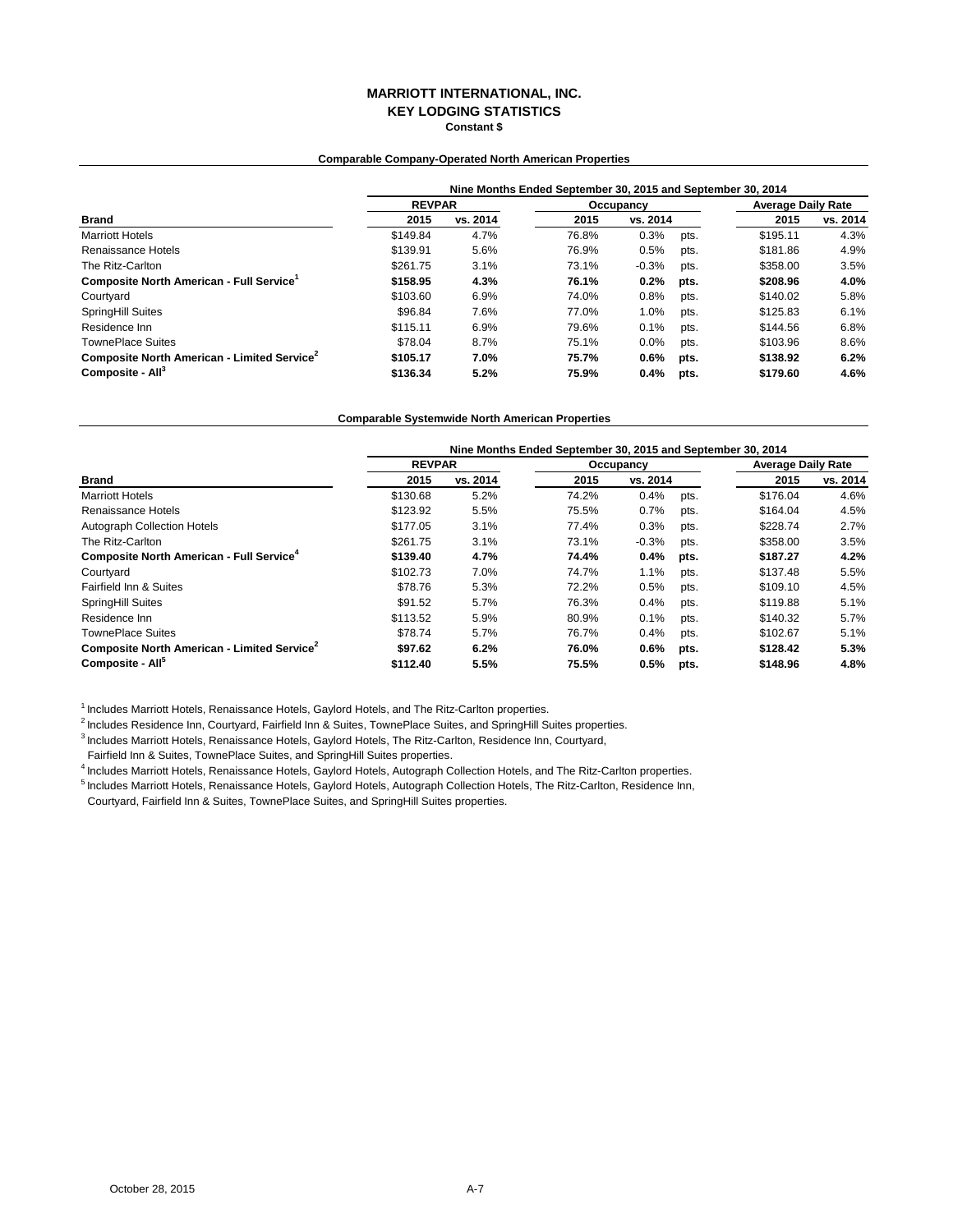#### **MARRIOTT INTERNATIONAL, INC. NON-GAAP FINANCIAL MEASURES ADJUSTED EBITDA**  $($ \in \mathbb{R} \cup \mathbb{R} \cup \mathbb{R} \cup \mathbb{R} \cup \mathbb{R} \cup \mathbb{R} \cup \mathbb{R} \cup \mathbb{R} \cup \mathbb{R} \cup \mathbb{R} \cup \mathbb{R} \cup \mathbb{R} \cup \mathbb{R} \cup \mathbb{R} \cup \mathbb{R} \cup \mathbb{R} \cup \mathbb{R} \cup \mathbb{R} \cup \mathbb{R} \cup \mathbb{R} \cup \mathbb{R} \cup \mathbb{R} \cup \mathbb{R} \cup \mathbb{R} \cup \mathbb{R} \cup \mathbb{R} \cup \mathbb{R} \cup \$

|                                                                                                                           |                         |     |                   | <b>Fiscal Year 2015</b> |                      |     |                |
|---------------------------------------------------------------------------------------------------------------------------|-------------------------|-----|-------------------|-------------------------|----------------------|-----|----------------|
|                                                                                                                           | <b>First</b><br>Quarter |     | Second<br>Quarter |                         | <b>Third Quarter</b> |     | <b>Total</b>   |
| Net income                                                                                                                | \$                      | 207 | \$                | 240                     | \$                   | 210 | \$<br>657      |
| Interest expense                                                                                                          |                         | 36  |                   | 42                      |                      | 43  | 121            |
| Tax provision                                                                                                             |                         | 100 |                   | 115                     |                      | 99  | 314            |
| Depreciation and amortization                                                                                             |                         | 32  |                   | 32                      |                      | 31  | 95             |
| Depreciation classified in Reimbursed costs                                                                               |                         | 14  |                   | 14                      |                      | 15  | 43             |
| Interest expense from unconsolidated joint ventures                                                                       |                         | 1   |                   | 0                       |                      | 1   | $\overline{2}$ |
| Depreciation and amortization from unconsolidated joint ventures                                                          |                         | 3   |                   | 2                       |                      | 3   | 8              |
| EBITDA **                                                                                                                 |                         | 393 |                   | 445                     |                      | 402 | 1,240          |
| EDITION impairment charge                                                                                                 |                         | 12  |                   |                         |                      |     | 12             |
| Losses on expected disposition of real estate                                                                             |                         |     |                   | 22                      |                      |     | 22             |
| Gain on redemption of preferred equity ownership interest<br>Share-based compensation (including share-based compensation |                         |     |                   | (41)                    |                      |     | (41)           |
| reimbursed by third-party owners)                                                                                         |                         | 24  |                   | 31                      |                      | 29  | 84             |
| Adjusted EBITDA **                                                                                                        |                         | 429 | S                 | 457                     | S                    | 431 | 1,317          |
|                                                                                                                           |                         |     |                   |                         |                      |     |                |
| Increase over 2014 Quarterly Adjusted EBITDA **                                                                           |                         | 27% |                   | 12%                     |                      | 10% | 16%            |

|                                                                  | <b>Fiscal Year 2014</b>           |     |                                 |     |                          |     |       |     |  |       |
|------------------------------------------------------------------|-----------------------------------|-----|---------------------------------|-----|--------------------------|-----|-------|-----|--|-------|
|                                                                  | <b>First</b><br>Second<br>Quarter |     | <b>Third Quarter</b><br>Quarter |     | <b>Fourth</b><br>Quarter |     | Total |     |  |       |
| Net income                                                       | S                                 | 172 | \$                              | 192 | \$                       | 192 | ъ     | 197 |  | 753   |
| Interest expense                                                 |                                   | 30  |                                 | 30  |                          | 29  |       | 26  |  | 115   |
| Tax provision                                                    |                                   | 59  |                                 | 93  |                          | 98  |       | 85  |  | 335   |
| Depreciation and amortization                                    |                                   | 26  |                                 | 32  |                          | 33  |       | 32  |  | 123   |
| Depreciation classified in Reimbursed costs                      |                                   | 12  |                                 | 13  |                          | 13  |       | 13  |  | 51    |
| Interest expense from unconsolidated joint ventures              |                                   |     |                                 |     |                          |     |       |     |  | 3     |
| Depreciation and amortization from unconsolidated joint ventures |                                   |     |                                 |     |                          |     |       |     |  | 10    |
| EBITDA **                                                        |                                   | 304 |                                 | 364 |                          | 366 |       | 356 |  | 1,390 |
| EDITION impairment charge                                        |                                   | 10  |                                 | 15  |                          |     |       |     |  | 25    |
| Share-based compensation (including share-based compensation     |                                   |     |                                 |     |                          |     |       |     |  |       |
| reimbursed by third-party owners)                                |                                   | 25  |                                 | 29  |                          | 27  |       | 28  |  | 109   |
| <b>Adjusted EBITDA **</b>                                        |                                   | 339 |                                 | 408 |                          | 393 |       | 384 |  | 1,524 |

\*\* Denotes non-GAAP financial measures. Please see page A-12 for information about our reasons for providing these alternative financial measures and the limitations on their use.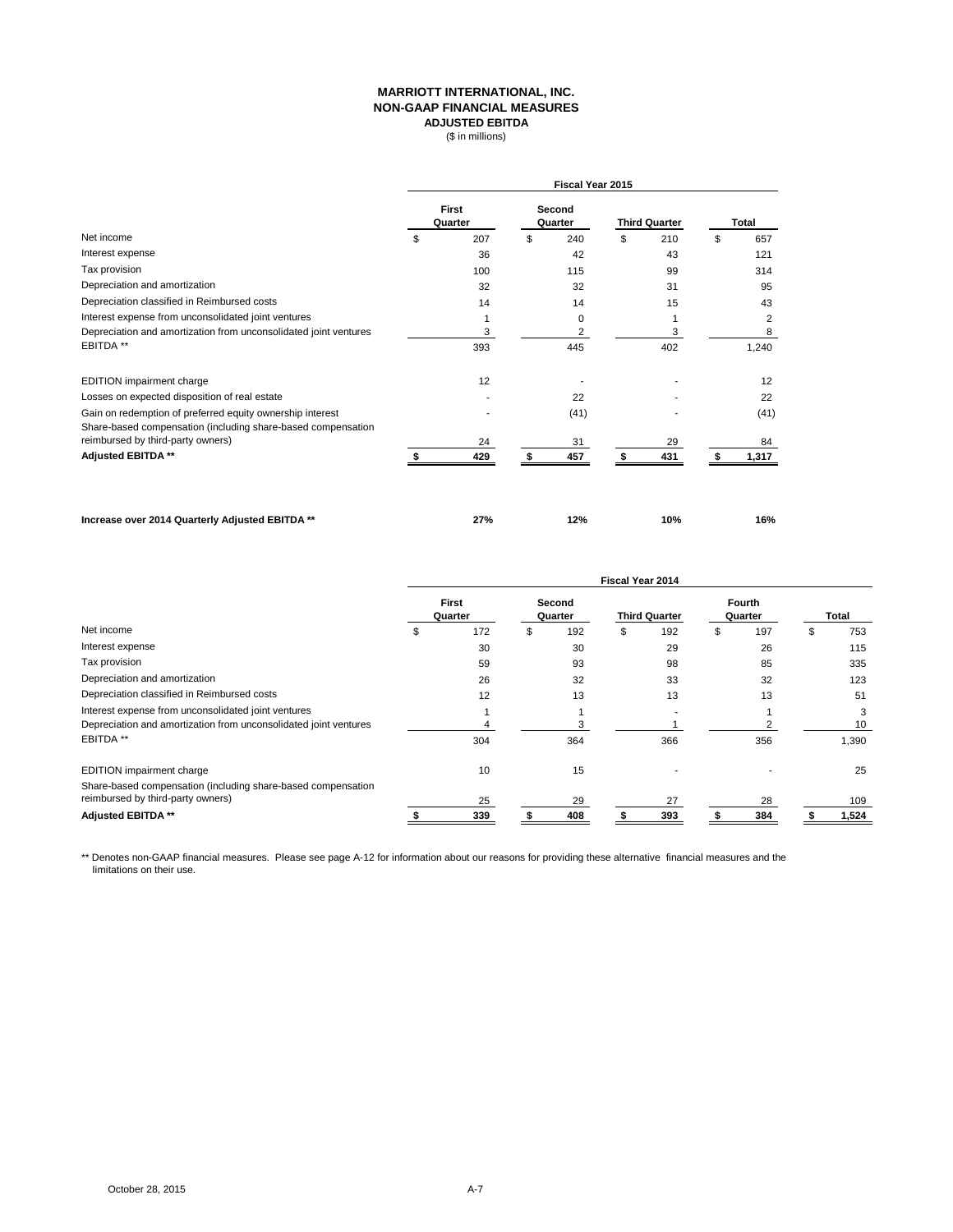### **MARRIOTT INTERNATIONAL, INC. NON-GAAP FINANCIAL MEASURES ADJUSTED EBITDA FULL YEAR FORECAST**

(\$ in millions)

|                                                                                                   | Range<br><b>Estimated EBITDA</b><br>Fiscal Year 2015 |       |    |       | <b>As Reported</b><br>Fiscal Year 2014 |       |  |
|---------------------------------------------------------------------------------------------------|------------------------------------------------------|-------|----|-------|----------------------------------------|-------|--|
| Net income                                                                                        | \$                                                   | 850   | \$ | 861   | \$                                     | 753   |  |
| Interest expense                                                                                  |                                                      | 170   |    | 170   |                                        | 115   |  |
| Tax provision                                                                                     |                                                      | 406   |    | 410   |                                        | 335   |  |
| Depreciation and amortization                                                                     |                                                      | 130   |    | 130   |                                        | 123   |  |
| Depreciation classified in Reimbursed costs                                                       |                                                      | 55    |    | 60    |                                        | 51    |  |
| Interest expense from unconsolidated joint ventures                                               |                                                      | 5     |    | 5     |                                        | 3     |  |
| Depreciation and amortization from unconsolidated joint ventures                                  |                                                      | 10    |    | 10    |                                        | 10    |  |
| EBITDA **                                                                                         |                                                      | 1,626 |    | 1,646 |                                        | 1,390 |  |
| EDITION impairment charge                                                                         |                                                      | 12    |    | 12    |                                        | 25    |  |
| Losses on expected disposition of real estate                                                     |                                                      | 22    |    | 22    |                                        |       |  |
| Gain on redemption of preferred equity ownership interest                                         |                                                      | (41)  |    | (41)  |                                        |       |  |
| Share-based compensation (including share-based compensation<br>reimbursed by third-party owners) |                                                      | 110   |    | 110   |                                        | 109   |  |
| <b>Adjusted EBITDA **</b>                                                                         |                                                      | 1,729 |    | 1,749 |                                        | 1,524 |  |
| Increase over 2014 Adjusted EBITDA**                                                              |                                                      | 13%   |    | 15%   |                                        |       |  |

\*\* Denotes non-GAAP financial measures. See page A-12 for information about our reasons for providing these alternative financial measures and the limitations on their use.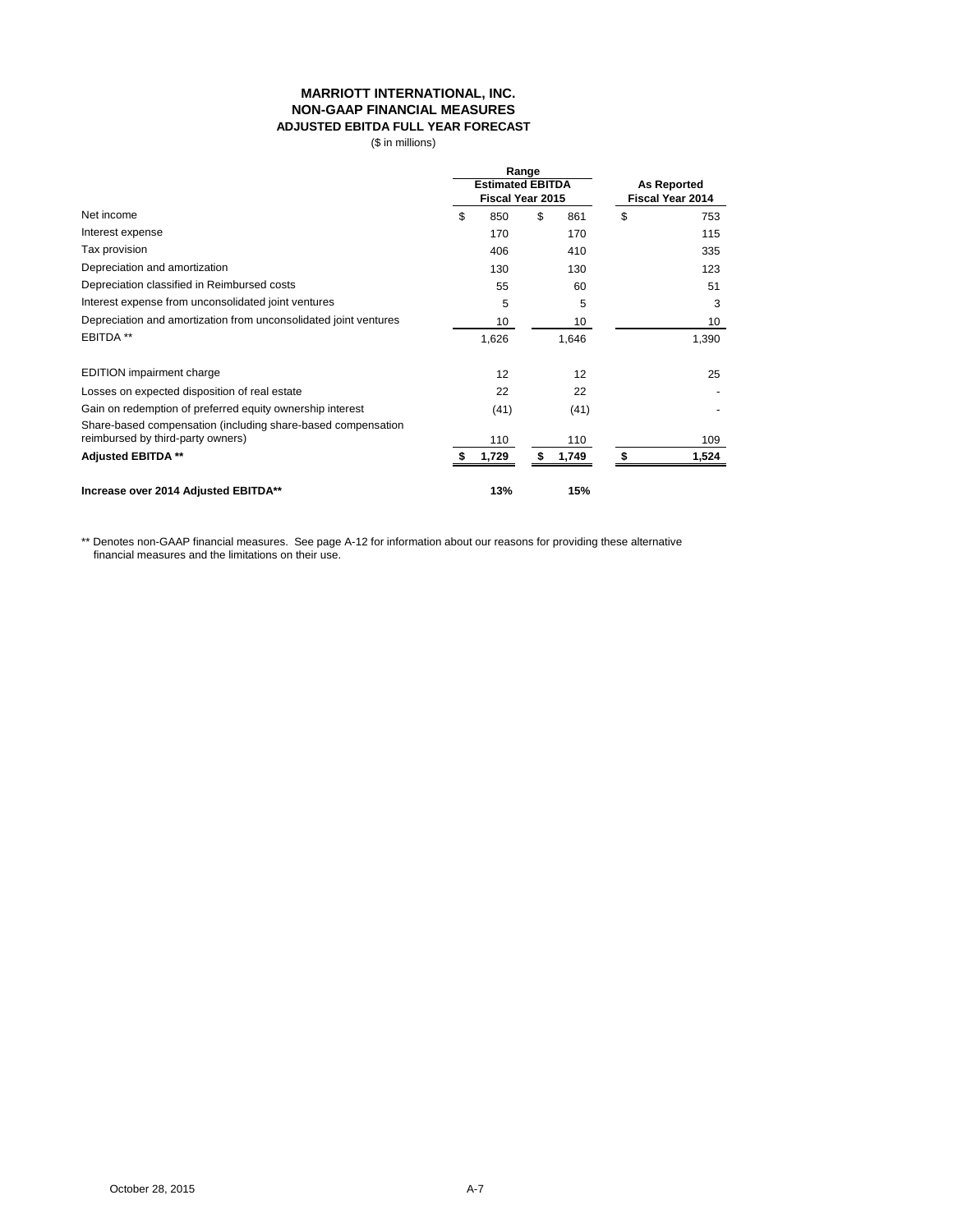### **MARRIOTT INTERNATIONAL, INC. NON-GAAP FINANCIAL MEASURES ADJUSTED OPERATING INCOME MARGIN THIRD QUARTER 2015 AND 2014**

(\$ in millions)

|                                     | <b>Third</b><br>Quarter<br>2015 |    | <b>Third</b><br>Quarter<br>2014 |  |
|-------------------------------------|---------------------------------|----|---------------------------------|--|
| Total revenues, as reported         | \$<br>3,578                     | \$ | 3,460                           |  |
| Less: cost reimbursements           | (2,884)                         |    | (2,768)                         |  |
| Total revenues, as adjusted **      | 694                             |    | 692                             |  |
| <b>Operating income</b>             | 339                             |    | 298                             |  |
| Adjusted operating income margin ** | 49%                             |    | 43%                             |  |

\*\* Denotes non-GAAP financial measures. Please see page A-12 for information about our reasons for providing these alternative financial measures and the limitations on their use.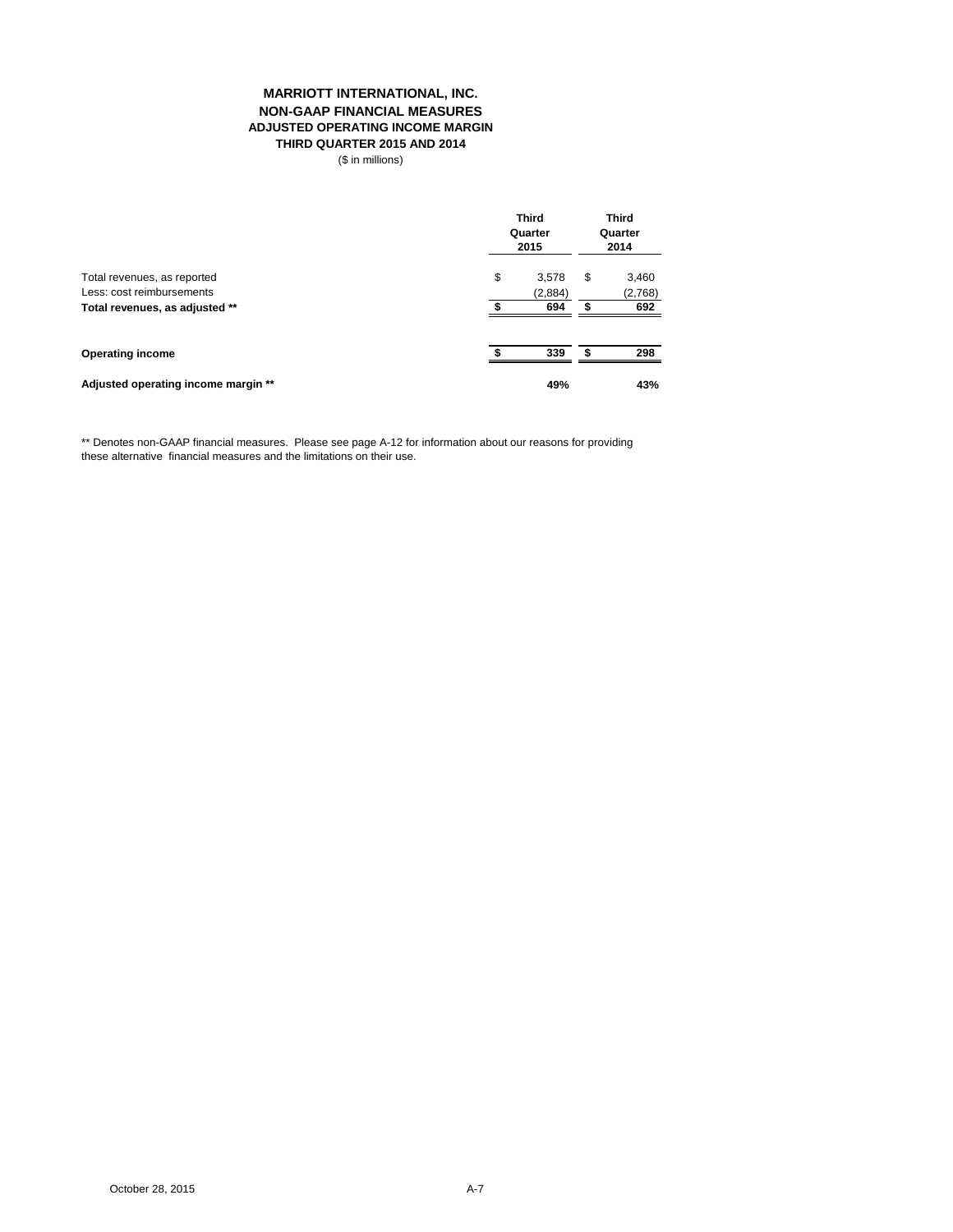### **MARRIOTT INTERNATIONAL, INC. NON-GAAP FINANCIAL MEASURES RETURN ON INVESTED CAPITAL**

(\$ in millions)

# **The reconciliation of net income to earnings before interest expense and taxes is as follows:**

|                                               |   | <b>Twelve Months Ended</b> |  |  |  |
|-----------------------------------------------|---|----------------------------|--|--|--|
|                                               |   | September 30, 2015         |  |  |  |
| Net income                                    | S | 854                        |  |  |  |
| Interest expense                              |   | 147                        |  |  |  |
| Tax provision                                 |   | 399                        |  |  |  |
| Earnings before interest expense and taxes ** |   | 1.400                      |  |  |  |

**The reconciliation of assets to invested capital are as follows:**

|                                                                     | September 30, 2015 | September 30, 2014 |  |         |
|---------------------------------------------------------------------|--------------------|--------------------|--|---------|
| Assets                                                              |                    | 6.153              |  | 6,847   |
| Less: current liabilities, net of current portion of long-term debt |                    | (2,894)            |  | (2,731) |
| Less: deferred tax assets, net <sup>1</sup>                         |                    | (685)              |  | (785)   |
| Invested capital **                                                 |                    | 2,574              |  | 3,331   |
| Average invested capital <sup>2**</sup>                             |                    | 2.953              |  |         |
| Return on invested capital **                                       |                    | 47.4%              |  |         |

1 Deducted because the numerator of the calculation is a pre-tax number. At September 30, 2015 and 2014, "Deferred tax assets, net"

is also net of "current deferred income tax liabilities" of \$22 million and \$19 million, respectively.

 $2$  Calculated as "Invested capital" for September 30, 2015 and September 30, 2014, divided by two.

\*\* Denotes non-GAAP financial measures. See page A-12 for information about our reasons for providing these alternative financial measures and the limitations on their use.